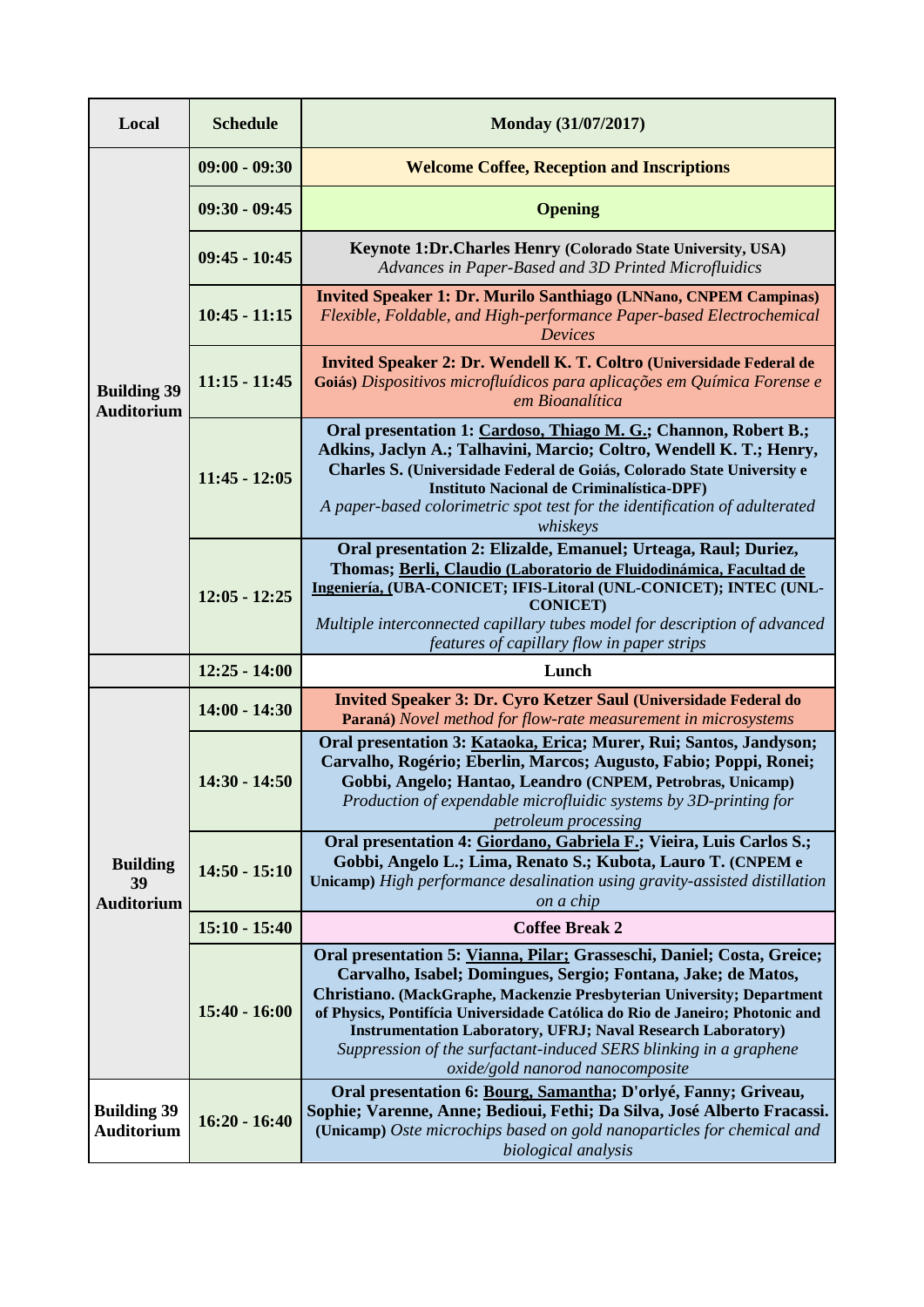| Local                                   | <b>Schedule</b> | <b>Tuesday (01/08/2017)</b>                                                                                                                                                                                                                                                                                                              |  |
|-----------------------------------------|-----------------|------------------------------------------------------------------------------------------------------------------------------------------------------------------------------------------------------------------------------------------------------------------------------------------------------------------------------------------|--|
| <b>Building 50</b><br><b>Auditorium</b> | $09:00 - 10:00$ | Keynote 2: Dr. Leslie Yeo (RMIT University, Melbourne, Australia)<br>Acoustofluidics: Manipulating Fluids at the Microscale and Nanoscale for<br><b>Biomedical Applications</b>                                                                                                                                                          |  |
|                                         | $10:00 - 10:30$ | <b>Coffee Break 3</b>                                                                                                                                                                                                                                                                                                                    |  |
|                                         | $10:30 - 11:00$ | <b>Invited Speaker 4: Dr. Antonio Carlos Seabra (USP/POLI)</b><br>Microdevices for Water Monitoring: From Lab to Field                                                                                                                                                                                                                   |  |
|                                         | $11:00 - 11:30$ | Invited Speaker 5: Dra. Lucimara Gaziola de la Torre (Unicamp)<br>Microfluidics Applied in Nano & amp; Biotechnology                                                                                                                                                                                                                     |  |
| <b>Building 50</b><br>Hall              | $11:30 - 13:00$ | <b>Poster Session</b>                                                                                                                                                                                                                                                                                                                    |  |
|                                         | $13:00 - 14:00$ | Lunch                                                                                                                                                                                                                                                                                                                                    |  |
|                                         | $14:00 - 14:20$ | Oral presentation7: Cardoso, Roberta Mansini; Gomez, Houari<br>Cobas; Gongora-Rubio, Mario Ricardo; Araki, Koiti (LMI/BIONANO-<br>IPT; LQSN-IQUSP)<br>LTCC Microfluidic Devices applied on Synthesis and Functionalization of<br>Nanoparticles                                                                                           |  |
|                                         | $14:20 - 14:40$ | Oral presentation 8: Pessoa, Amanda Da Costa E Silva De Noronha;<br>Sipoli, Caroline Casagrande; De La Torre, Lucimara Gaziola (School of<br><b>Chemical Engineering - University of Campinas)</b><br>Hydrodynamic flow focusing microfluidic configuration for chitosan<br>nanoparticles synthesis                                      |  |
|                                         | $14:40 - 15:00$ | Oral presentation 9: Patiño-Nariño, Edgar Andres; de Lara, Daniel<br>S.; Savu, Raluca; Moshkalev, Stanislav; Ferreira, Luiz Otávio Saraiva<br>(Unicamp) SPH simulation method applied to micro-channel: multi-fluids<br>and surface tension                                                                                              |  |
|                                         | $15:00 - 15:30$ | <b>Coffee Break 4</b>                                                                                                                                                                                                                                                                                                                    |  |
| <b>Building 50</b><br><b>Auditorium</b> | $15:30 - 15:50$ | Oral presentation 10: Florián Gutiérrez, José Angel; Moura, Maria<br>João; Carvalho, Márcio (Pontifícia Universidade Católica do Rio de<br><b>Janeiro</b> ) Flow of a Polymeric Solution Through a Constricted<br>Microchannel                                                                                                           |  |
|                                         | $15:50 - 16:10$ | Oral presentation 11: de Oliveira, Caio Martins Ramos; de Almeida,<br>Murilo Pereira; Alencar, Adriano Mesquita (Instituto de física - USP;<br>Departamento de Física - UFC) Venation-inspired channel networks for<br>enhanced fluid transport in porous media                                                                          |  |
|                                         | $16:10 - 16:30$ | Oral presentation 12: Berli, Claudio L. A.; Mercuri, Magalí;<br>Bellino, Matin G. (INTEC (UNL-CONICET), Santa Fe, Argentina; CAC-<br>CNEA, Buenos Aires, Argentina) Modeling the anomalous filling<br>dynamics in mesoporous films                                                                                                       |  |
|                                         | $16:30 - 16:50$ | Oral presentation 13: Obas, Houari; Góngora-Rubio, Mario R.;<br>Rincón, Liz K.; Feitosa, Valker; Kimura, Vanessa; Agio, Bianca;<br>Gonçalves, Jéssica; Wasnievski, Luciana; Guimarães, Kleber; Cerize,<br>Natalia; Oliveira, Adriano; Seabra, Antonio C (IPT; USP). Continuous<br>regime microfluidic system for nanocapsules generation |  |